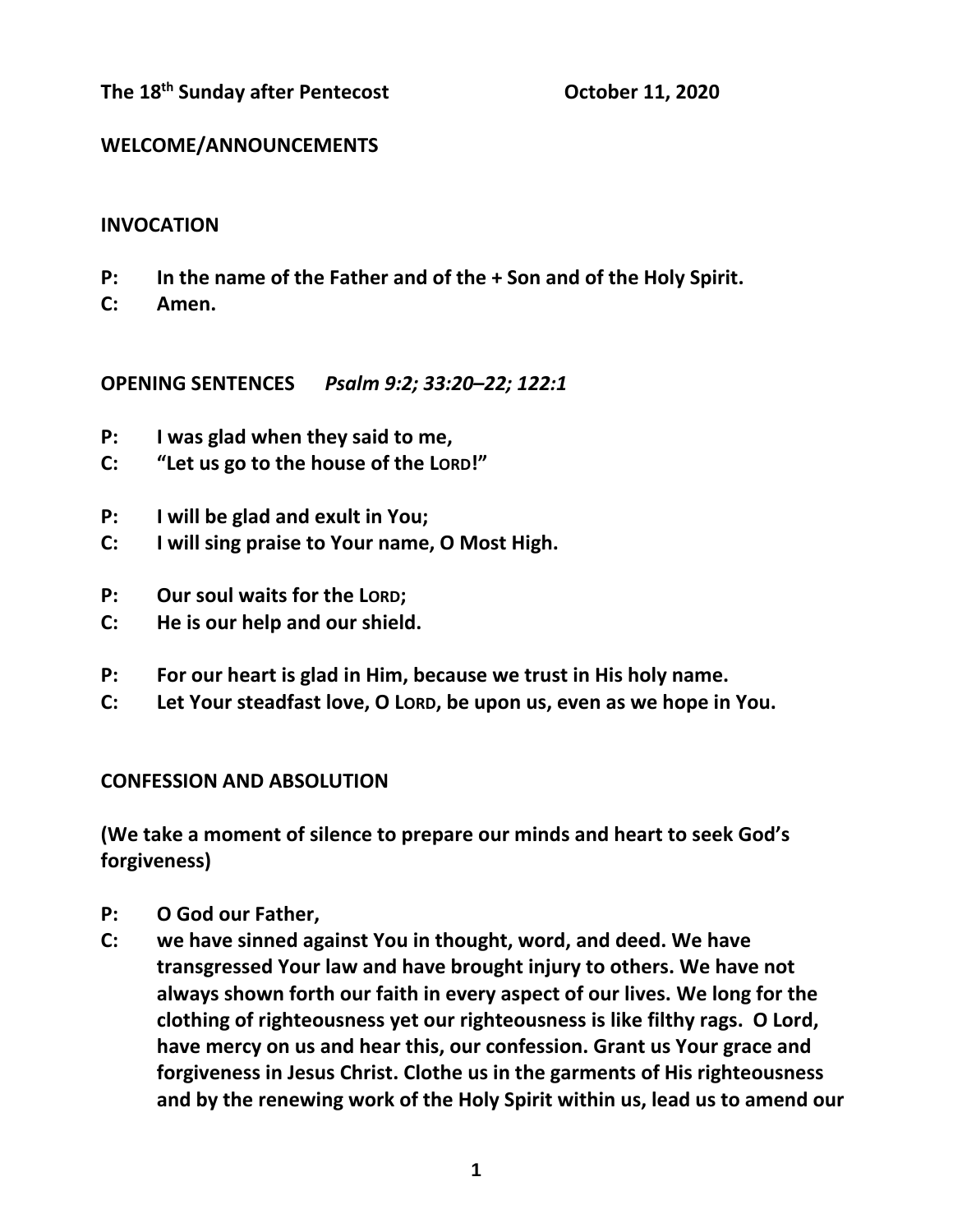**sinful lives that each day we grow in righteousness and godly living to the glory of Your holy name.**

**P: St Paul writes under inspiration of the Holy Spirit, "Rejoice in the Lord always; again I will say, rejoice. The Lord is at hand; do not be anxious about anything, but in everything by prayer and supplication with thanksgiving let your requests be made known to God." God in His mercy has heard our prayer of repentance because we have sought His forgiveness in the name of Jesus, who prayed on our behalf from His holy cross saying, "Father forgive them."** 

**Now let "the peace of God, which surpasses all understanding, guard our hearts and our minds in Christ Jesus." Our sins have been forgiven: in the name of the Father and of the Son and of the Holy Spirit.**

**C: Amen.**

**SHARING THE PEACE**

**SONG OF PRAISE "O the Blood"** 

**PRAYER OF THE DAY**

**P: Let us pray.**

**Almighty God, You invite us to trust in You for our salvation. Deal with us not in the severity of Your judgment but by the greatness of Your mercy; through Jesus Christ, Your Son, our Lord, who lives and reigns with You and the Holy Spirit, one God, now and forever.**

**C: Amen.**

**OLD TESTAMENT READING** *Isaiah 25:6–9* **(The Lord will bring salvation to His people.)**

**On this mountain the LORD of hosts will make for all peoples a feast of rich food, a feast of well-aged wine, of rich food full of marrow, of aged wine well refined. And he will swallow up on this mountain the covering that is cast over all peoples, the veil that is spread over all nations. He will swallow up death forever;**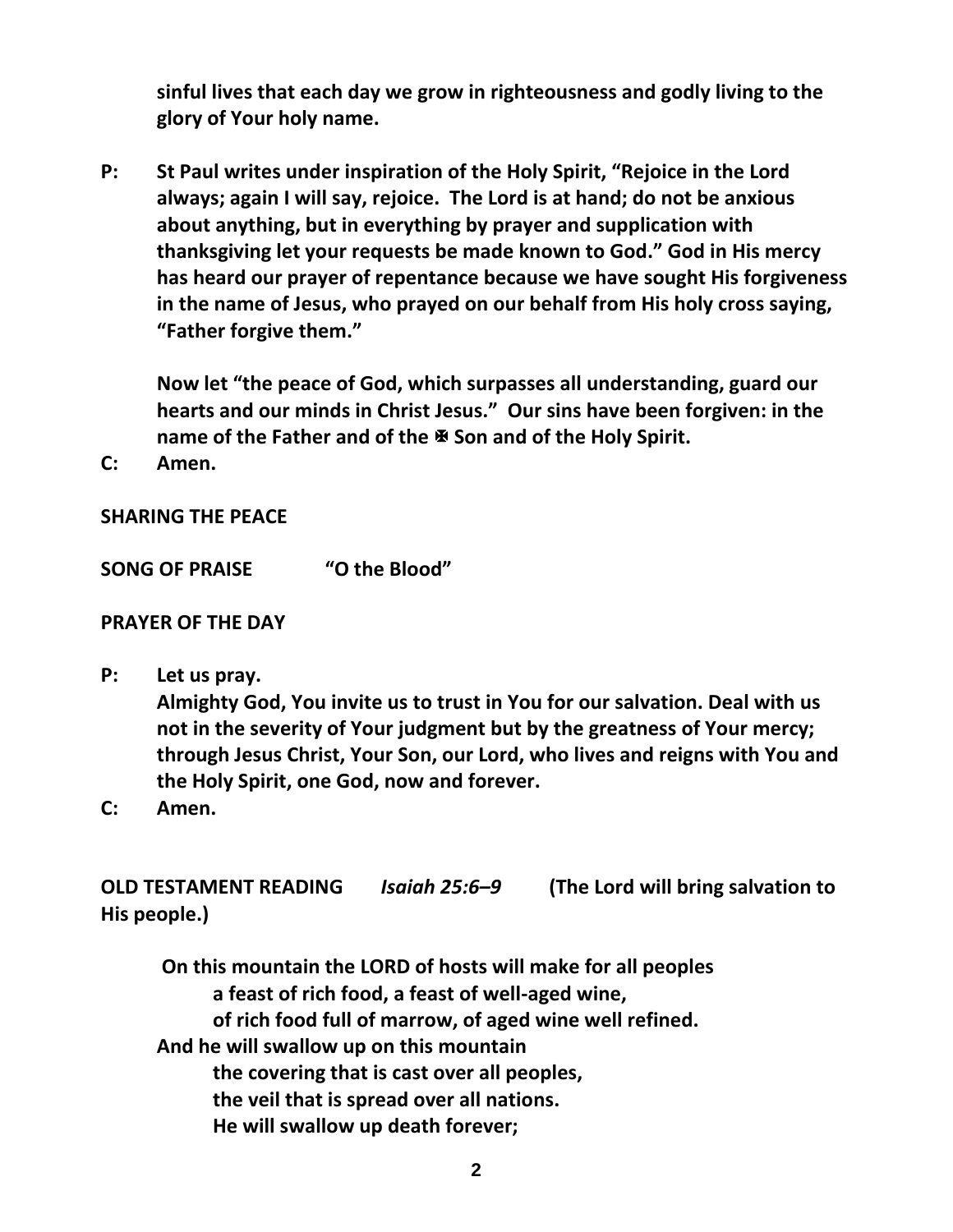**and the Lord GOD will wipe away tears from all faces, and the reproach of his people he will take away from all the earth, for the LORD has spoken.**

- **It will be said on that day,**
	- **"Behold, this is our God; we have waited for him, that he might save**

**us.**

**This is the LORD; we have waited for him; let us be glad and rejoice in his salvation."** 

- **L: This is the Word of the Lord.**
- **C: Thanks be to God.**

**EPISTLE** *Philippians 4:4–13***(Encouragement for joyful Christian living)**

**Rejoice in the Lord always; again I will say, rejoice. Let your reasonableness be known to everyone. The Lord is at hand; do not be anxious about anything, but in everything by prayer and supplication with thanksgiving let your requests be made known to God. And the peace of God, which surpasses all understanding, will guard your hearts and your minds in Christ Jesus.**

**Finally, brothers, whatever is true, whatever is honorable, whatever is just, whatever is pure, whatever is lovely, whatever is commendable, if there is any excellence, if there is anything worthy of praise, think about these things. What you have learned and received and heard and seen in me—practice these things, and the God of peace will be with you.**

**I rejoiced in the Lord greatly that now at length you have revived your concern for me. You were indeed concerned for me, but you had no opportunity. Not that I am speaking of being in need, for I have learned in whatever situation I am to be content. I know how to be brought low, and I know how to abound. In any and every circumstance, I have learned the secret of facing plenty and hunger, abundance and need. I can do all things through him who strengthens me.** 

- **L: This is the Word of the Lord.**
- **C: Thanks be to God.**

**VERSE** *Revelation 22:17*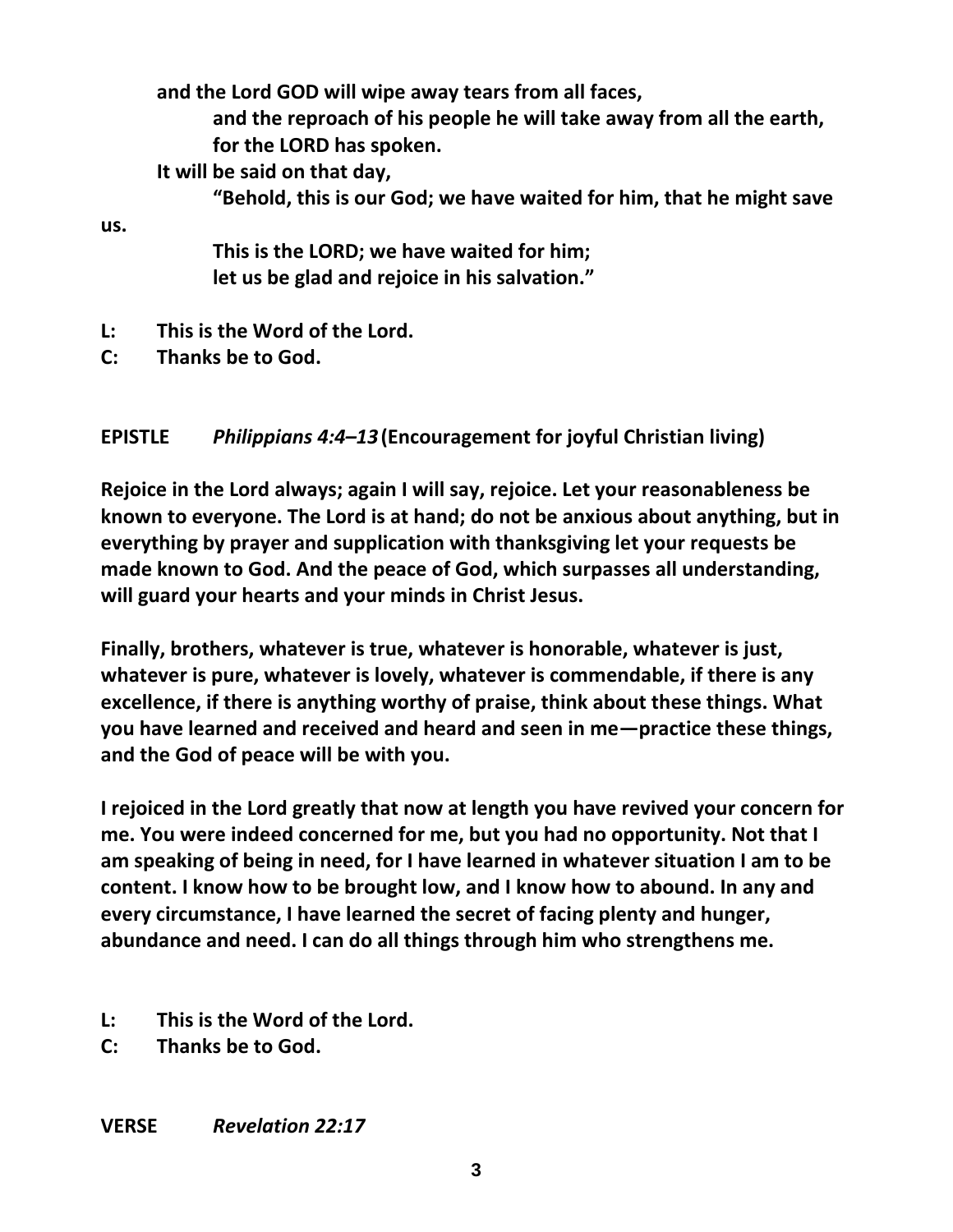- **L: Alleluia. The Spirit and the Bride say, "Come." Let the one who hears say, "Come."**
- **C: Let the one who is thirsty come;**

**let the one who desires take the water of life without price. Alleluia.**

**HOLY GOSPEL** *Matthew 22:1–14* **(The parable about the wedding feast)**

- **P: The Holy Gospel according to St. Matthew, the twenty-second chapter.**
- **C: Glory to You, O Lord.**

**And again Jesus spoke to them in parables, saying, "The kingdom of heaven may be compared to a king who gave a wedding feast for his son, and sent his servants to call those who were invited to the wedding feast, but they would not come. Again he sent other servants, saying, 'Tell those who are invited, "See, I have prepared my dinner, my oxen and my fat calves have been slaughtered, and everything is ready. Come to the wedding feast."' But they paid no attention and went off, one to his farm, another to his business, while the rest seized his servants, treated them shamefully, and killed them. The king was angry, and he sent his troops and destroyed those murderers and burned their city. Then he said to his servants, 'The wedding feast is ready, but those invited were not worthy. Go therefore to the main roads and invite to the wedding feast as many as you find.' And those servants went out into the roads and gathered all whom they found, both bad and good. So the wedding hall was filled with guests.**

**"But when the king came in to look at the guests, he saw there a man who had no wedding garment. And he said to him, 'Friend, how did you get in here without a wedding garment?' And he was speechless. Then the king said to the attendants, 'Bind him hand and foot and cast him into the outer darkness. In that place there will be weeping and gnashing of teeth.' For many are called, but few are chosen."** 

- **P: This is the Gospel of the Lord.**
- **C: Praise to You, O Christ.**

**HYMN No. 348 – "The King Shall Come when Morning Dawns"**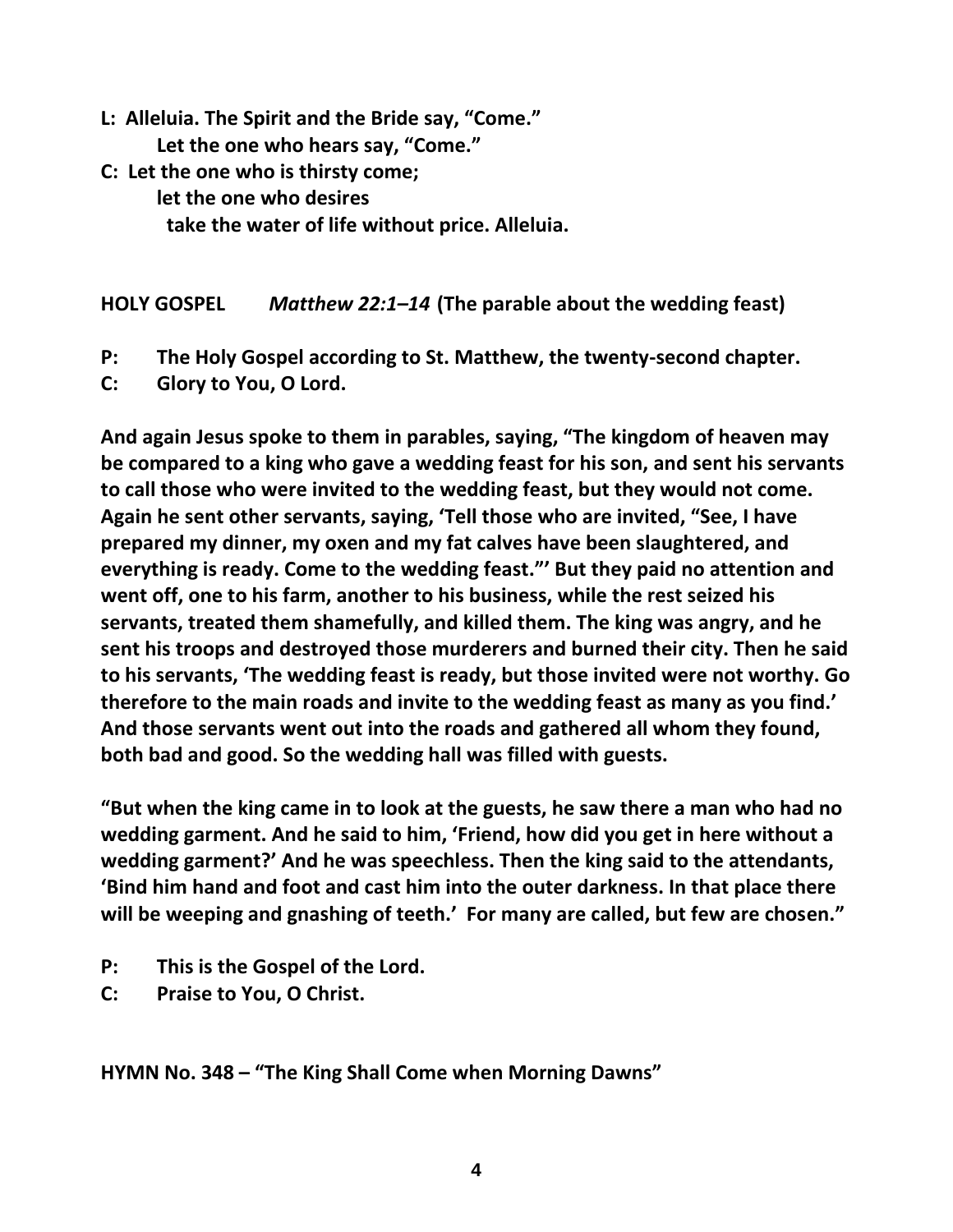**SERMON "There Is Gospel – Even In The Fine Print" Matthew 22:1-14 Pastor Vern**

#### **CONFESSION OF FAITH THE APOSTLES' CREED** *stand*

 **I believe in God, the Father Almighty, maker of heaven and earth.**

**And in Jesus Christ, His only Son, our Lord, who was conceived by the Holy Spirit, born of the virgin Mary, suffered under Pontius Pilate, was crucified, died and was buried. He descended into hell. The third day He rose again from the dead. He ascended into heaven and sits at the right hand of God the Father Almighty. From thence He will come to judge the living and the dead.**

**I believe in the Holy Spirit, the holy Christian Church, the communion of saints, the forgiveness of sins, the resurrection of the body, and the life everlasting. Amen.**

#### **OFFERING**

### **PRAYER OF THE CHURCH**

#### **LORD'S PRAYER (***Matthew 6:9-13***)**

**All: Our Father, who art in heaven, hallowed be thy name, thy kingdom come, thy will be done on earth as it is in heaven. Give us this day our daily bread; and forgive us our trespasses as we forgive those who trespass against us; and lead us not into temptation, but deliver us from evil. For thine is the kingdom and the power and the glory forever and ever. Amen.**